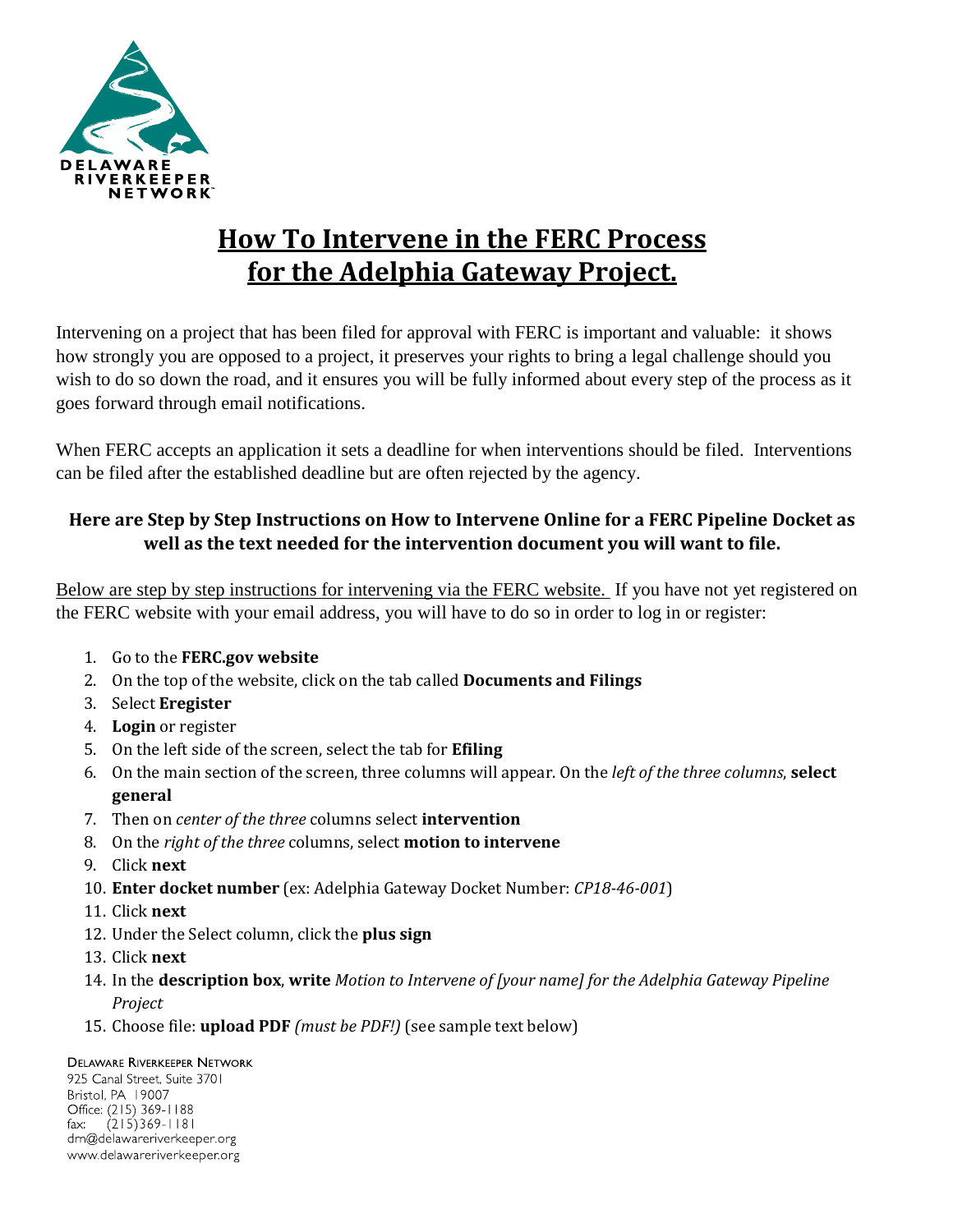## **16.** Click **upload**

- 17. Click **next** (you don't need to select anything else)
- 18. Affiliation box: If you are affiliated with an organization, write it here, if not, leave this space blank

19. **Enter** contact **email**

- 20. Click **next**
- 21. **Add a signer**, select yourself
- 22. Click **next**
- 23. **Provide/edit the description** of your submission as you choose
- 24. Confirm that information is accurate
- **25.** Click **submit**

You can also intervene by mail. To do so, you must send

- An original copy of the motion to intervene
- Three copies of the motion to intervene
- Send to: Federal Energy Regulatory Commission, 888 First Street, N.E., Washington, DC 20426

## **Sample Petition Language – yellow identifies where information must be added:**

#### **UNITED STATES OF AMERICA BEFORE THE FEDERAL ENERGY REGULATORY COMMISSION**

**Adelphia Gateway LLC ) Docket No. CP18-46-001 Adelphia Gateway Pipeline Project )**

# **MOTION FOR LEAVE TO INTERVENE**

Pursuant to Rules 212 and 214 of the Federal Energy Regulatory Commission's ("Commission") Rules of Practice and Procedure, 18 C.F.R. § 385.212 and 385.214 (2007), I, name here, files this motion to intervene in this proceeding.

On August 31, 2018, the Adelphia Gateway LLC ("Adelphia") amended its application under § 7 of the Natural Gas Act, 15 U.S.C. § 717f, and § 157 of FERC's regulations, 18 C.F.R. § 157.1 *et seq.*, for the proposed Project, FERC Docket No. CP 18-46-001.

## **I. COMMUNICATIONS AND SERVICE**

All communications, pleadings, and orders with respect to this proceeding should be sent to the following individual:

> Provide your name, address, phone number email address

# **II. INTEREST OF PETITIONER**

Construction, operation and maintenance of the Adelphia Gateway Project would adversely impact me.

Provide paragraphs on how construction of the various elements of the project will adversely impact you: e.g. how might it affect your home and family

Page **2** of **3**